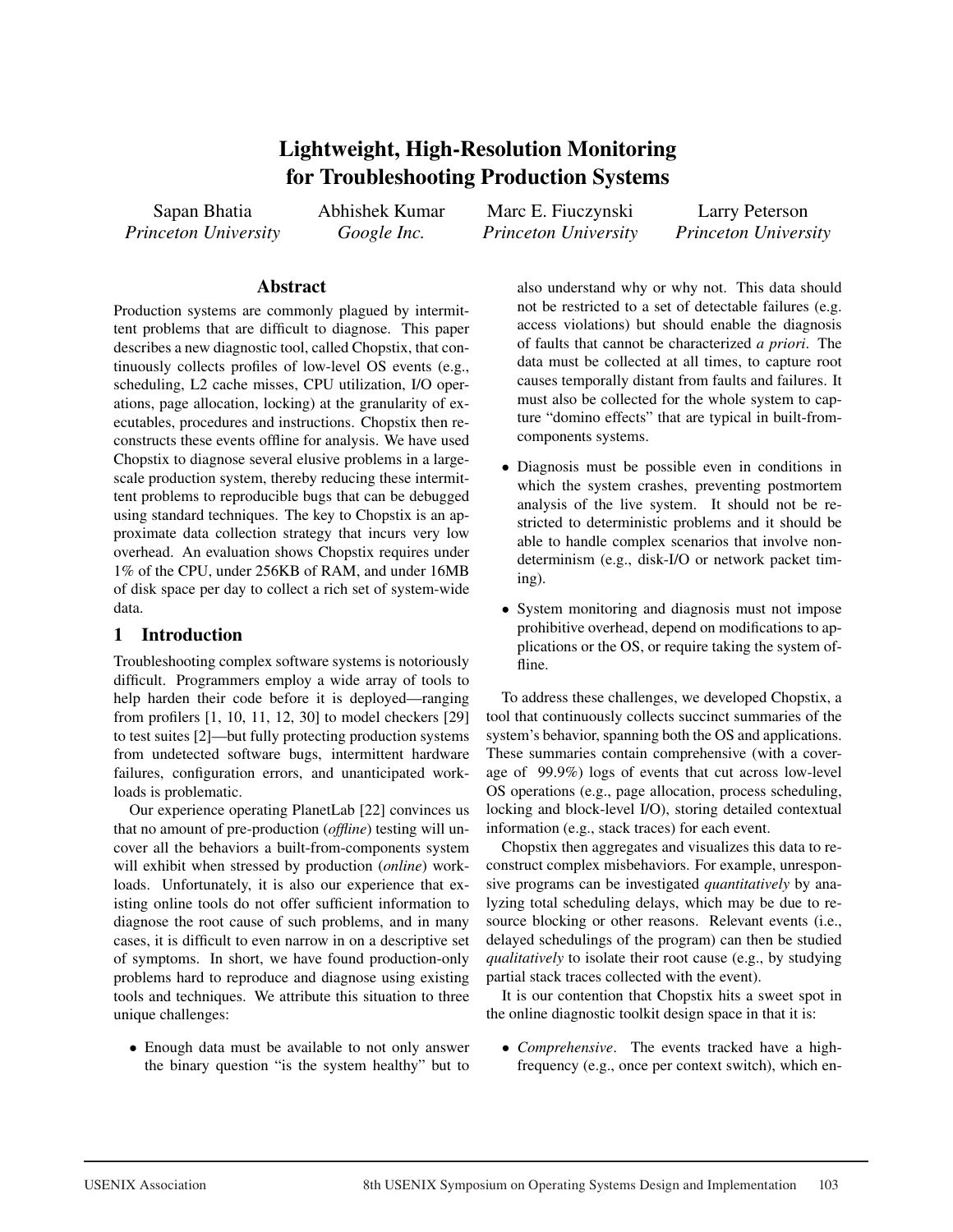ables them to capture deviations in the system's behavior even when they are short-lived. Each event sample is sufficiently detailed so that its circumstances can be accurately reconstructed.

- *Robust*. It covers the whole system and maintains a long-term execution history, currently measured in weeks. This history can be used to analyze crashes and to interpret complex and unforeseen system behavior.
- *Unintrusive*. It has negligible run-time overhead and space requirements: typically  $< 1\%$  CPU utilization, 256Kbytes RAM and 16MB of daily log.

The combination of these features has made Chopstix suitable to help debug a class of problems that are difficult to diagnose by construction, problems that are intermittent and cannot be characterized. For example, it offers sufficient coverage to answer a question such as "what was the system doing last Wednesday around 5pm when the ssh prompt latency was temporarily high, yet system load appeared to be low?" In doing so, it is comprehensive enough to pinpoint the function calls where the system was blocked, combined with (partial) stack traces that may lead to the potential root causes of such a problem. Specifically, Chopstix's value is to help isolate the root cause of a fault or anomaly in sufficient detail to enable the responsible developer to localize and reproduce it and hence, fully debug it using existing debugging tools.

In describing Chopstix, this paper makes contributions at two levels. At the mechanistic level, it describes how a probabilistic data structure—called *sketches*—enables data collection that is both detailed and lightweight. At the semantic level, it shows how system administrators can use this data to isolate problems arising from nonobvious behavior inherent in complex computer systems. On the latter point, the paper narrates our experiences diagnosing stubborn bugs encountered in PlanetLab.

# 2 System Overview

This section gives a brief overview of Chopstix, providing enough context for the usage scenarios presented in the next Section. Chopstix consists of three components: a *data collector*, a *data aggregator*, and a *visualizer*. The collector is implemented in the kernel of each monitored node and controlled by a companion user process that periodically copies data from the kernel to the disk. A polling process regularly fetches this data from various nodes to a central location. The aggregator processes this data at multiple timescales (5 minutes, 1 hour, 1 day) and filters it with a set of user-defined aggregation functions. The output of these functions, along with overall trends in the raw data, are rendered in the visualizer and can be viewed—using a conventional web browser—for each timescale.

Although each of these components is integral to the overall workflow, the Chopstix data collector represents the key contribution—the ability to collect extensive monitoring data at low overhead. This section presents the salient features of the Chopstix collector and briefly summarizes the role of the aggregator and visualizer.

# 2.1 Data Collector

Monitoring tools for production systems must function within a limited set of resources. Chopstix addresses the tradeoff between monitoring visibility and monitoring overhead by introducing *sketches* [14, 15] to the domain of system monitoring.

A sketch is a probabilistic data structure that allows the *approximate* tracking of a large number of events at the same cost as deterministically tracking significantly fewer events. Sketches are an alternative to *uniform sampling*, which has the disadvantage of drawing most of its samples from events with large populations.

To see the limitation of uniform sampling, imagine two processes that are scheduled 99% of the time and 1% of the time, respectively. For a scheduler clock rate of 1000Hz, a uniform sampling rate of 1/100 would require the latter process run for a period of  $\approx$ 7 seconds for the probability that it be recorded to be over 50%. For shorter periods, it is unlikely to be sampled. Sketches cope with this situation by setting the sampling rate for a given event to be a decreasing function of its current population in a given monitoring interval. As a result, events with small and medium-sized populations that would otherwise "fly under the radar" are more likely to be counted.

Specifically, a sketch treats an event in two steps. In the first step, it updates its approximation of the event's population in the current monitoring interval. In the second step, it evaluates a sampling function to determine if this event should be sampled, and if so, saves a sample of relevant information. Specific details on the choice of the data structure and sampling functions used are provided in Section 4 and their error rate is evaluated in Section 5. For now, we concentrate on the use of this data structure.

Sketches make it possible to continuously track a variety of generic system events—e.g., process scheduling, mutex locking, page allocation—whose frequency would overwhelm the resources available for monitoring if they were tracked deterministically. Accordingly, event populations corresponding to each such event type are stored in their own sketch. Section 4 describes this data structure in more detail; for now, we focus on event types, which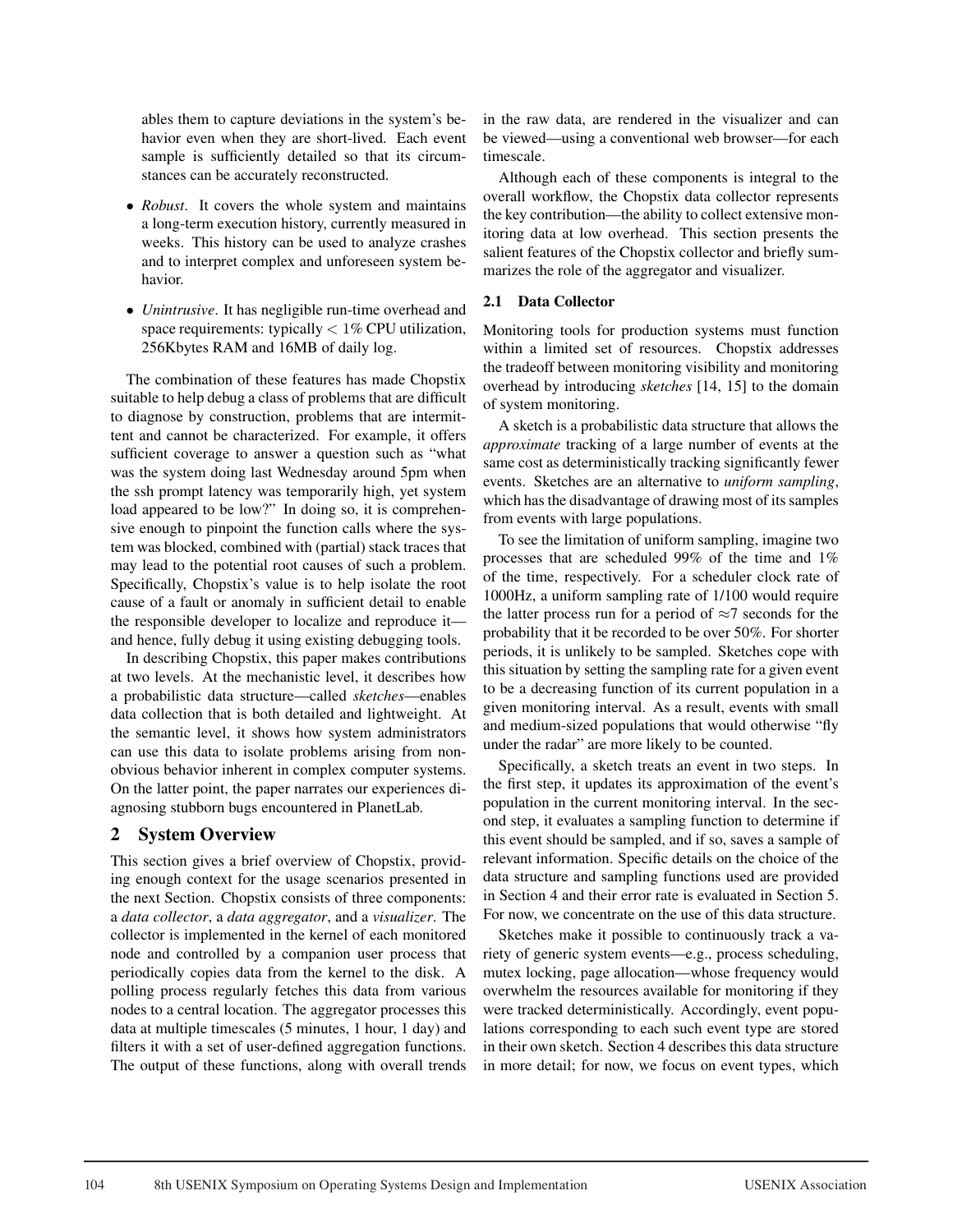we sometimes call the system's *vital signs*. 1

An event is given by a tuple that includes its type (i.e., the vital sign to which it belongs), a virtual address (e.g., the value of the program counter at the time the event occurs), an executable-file identifier, a user identifier, and a weight (this field is used by the sketch data structure). The tuple also includes a stack trace and other event-specific variables that depict the circumstances of the event. For example, a scheduling-delay event specifies that a process—identified as a username/program pair was not scheduled in spite of being runnable for a period corresponding to the event's magnitude; the event includes a stack trace taken as the process waited.

Using Chopstix to monitor nodes in PlanetLab as well as other systems running open-source software has helped refine our notions of what vital signs should be chosen as part of the monitoring set. The kinds of bugs we see typically have temporal and spatial ambiguities. These bugs typically cannot be reproduced, and when they happen, they do not leave behind a trail of evidence. Since we begin without *a priori* knowledge about the problem, or even a complete characterization of the problem, we devise a strategy to study deviations in the health of the system. Thus, a good vital sign for monitoring is a property that serves as a useful witness—has a strong temporal and spacial presence—so that when incidents do occur, it captures enough information to reconstruct the system's behavior.

To this end, Chopstix monitors 11 vital signs, chosen to cut across OS operations at the lowest level. The current set includes: CPU utilization, scheduling delay, resource blocking, disk I/O activity, user page allocation, kernel page allocation, L2-cache utilization, system call invocation, signal delivery, socket transmission, and mutex/semaphore locking. Note that we do not claim this set is complete, but the set is easily extended by adding new collectors statically (through code patches for the kernel), or dynamically (through loadable modules or an instrumentation toolkit [20, 3]). Capturing a new vital sign can be accomplished by deploying as little as six lines of code.

Continuing the metaphor of computer system as medical patient, we treat unusual behavior in one or more vital signs as a *symptom* of the problem we are diagnosing. This definition is admittedly vague, where identifying and interpreting symptoms corresponds to the art of diagnosing a problem. We return to this process in Section 3.

For now, we give a simple example. A steady overall rate of disk I/O might indicate good health of the



Figure 1: A screenshot of the Chopstix visualizer. Two vital signs are visualized together: CPU utilization (red – the smooth line) and L2 cache misses (blue – the "spiky" line). The X-axis corresponds to time and the Y-axis is normalized. Selecting an epoch, timescale and any vital (not necessarily the ones visualized) displays filtered samples for that vital. This information is not shown in the figure.

I/O subsystem. However, observing breakdowns of this rate—e.g., specific I/O requests and responses—may reveal requests that are not satisfied (i.e., the request size was greater than the response size). Such behavior would contradict the assumption that all requests are satisfied, indicating a disk problem is possible.

#### 2.2 Data Aggregator

The data collected by Chopstix on a node is periodically transferred to a central location where it is processed and rendered. Data from one or more nodes is aggregated by an engine tailored to time-series multi-sets. Specifically, the raw data is aggregated at fixed-sized timescales of 5 minutes, 1 hour and 1 day and passed to a set of multi-set aggregation operators (called filters) via a welldefined API that can be used to deploy new operators. For example, an experimental Exponentially-Weighted-Moving-Average (EWMA) anomaly detector has been implemented as such an operator in about 80 lines of code. Other similar functions sort the sets, measure affinities between items across epochs, and so on. The aggregator also reconstructs the sketching data structures to compute the values of the vital signs.

#### 2.3 Visualizer

The visualizer accepts user requests for specific time ranges and passes them on to the aggregator, which returns the vital signs corresponding to each epoch in the range. These statistics are plotted as a line graph. A user can compare vitals and look for symptoms by overlapping graphs and zooming into specific epochs of interest to retrieve detailed samples, including breakdowns of the vital signs. Clicking on a sample brings up further eventspecific information such as a stack trace.

Figure 1 presents a screenshot of the visualizer, showing the main *navigator* window in which the vital signs of interest can be selected and overlapped. The X-axis corresponds to time, with a least count of 1 minute, and the Yaxis is normalized. Specific epochs can be clicked on at a

<sup>&</sup>lt;sup>1</sup>We have found the parallels between medical diagnosis and troubleshooting complex software systems amazingly rich, and so we have adopted terminology from the former when the intuition they provide is helpful.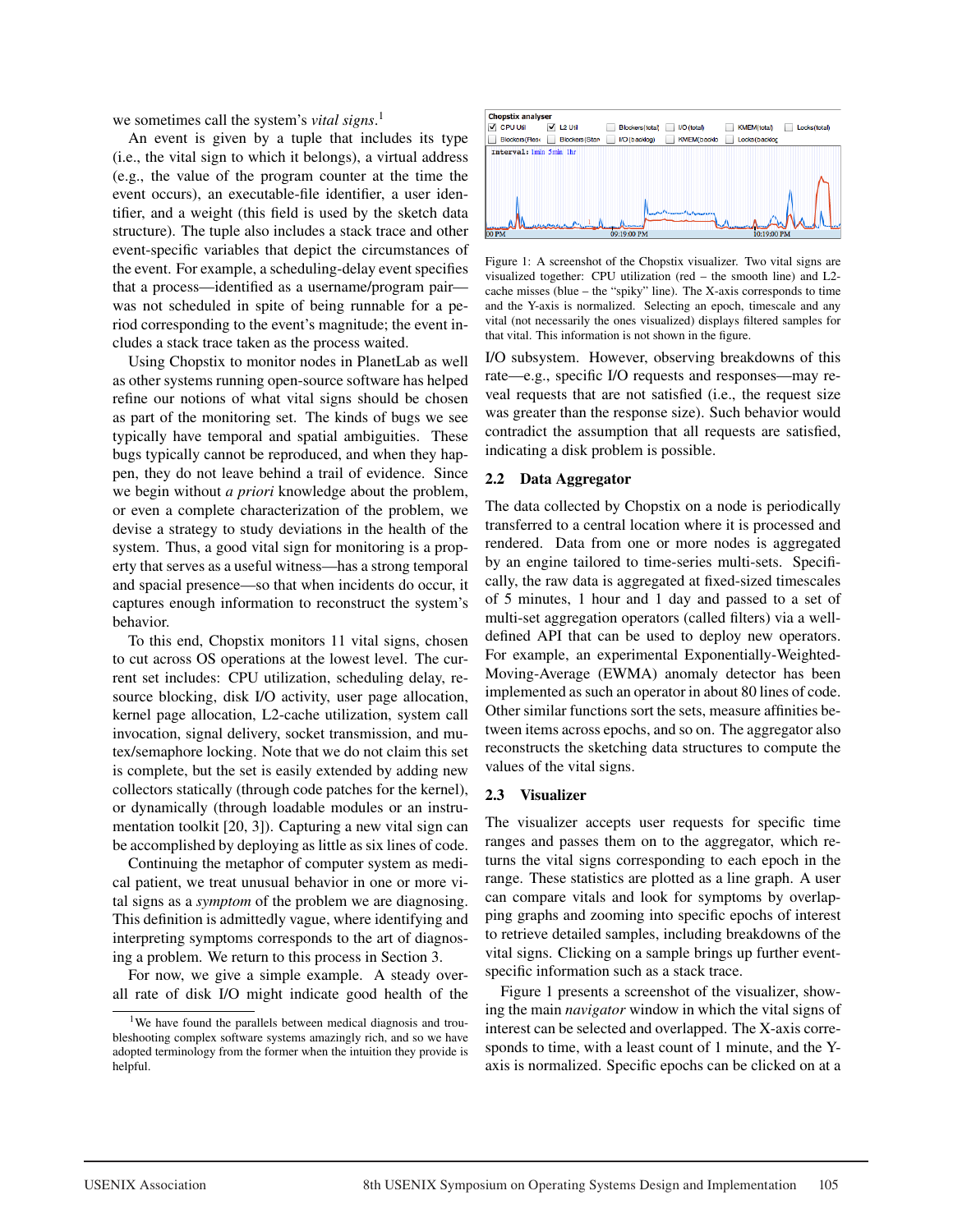given timescale to view filtered samples for any vital sign. In this example, the spike at the far right was detected to be a busy loop in the web browser Opera. The correlation that led to this conjecture is a high CPU-utilization rate at a comparatively low L2-cache utilization rate, which we have observed to be a feature of busy loops.

# 3 Usage Model

This section traces the Chopstix workflow, using examples drawn from our experiences diagnosing problems on PlanetLab to illustrate the insights into system behavior revealed by Chopstix.

One obvious takeaway from this section is that diagnosing system failures is a difficult and inherently humanintensive activity. Re-enforcing that conclusion is not the point of this section. The main contribution is to demonstrate how detailed information collected on a production system can effectively be used to isolate the most stubborn bugs. A secondary contribution is to summarize several "system diagnosing rules" that we believe have general applicability.

# 3.1 Workflow

The basic workflow is as follows. A user decides to use Chopstix to diagnose a misbehavior that either has temporal ambiguity (a bug that is not punctual and seemingly cannot be reproduced), or spatial ambiguity (a bug that cannot be localized to a component). We assume that Chopstix has been collecting data on one or more systems for which the problem is observed.

Chopstix data is searched to identify possible symptoms (unusual vital sign behavior). If the misbehavior has been reported to have occurred at specific times, then the visualizer can be used to zoom into the corresponding epochs at various time granularities. If the epoch of misbehavior does not yield an interesting symptom, then the information prior to these epochs is searched to find outliers in the vital signs. This is a fairly mechanical process and can be performed by setting threshold filters. Candidate symptoms are then correlated in the light of the observed misbehavior. If no diagnosis can be formulated as the symptoms do not bear any relationships, then the current set of symptoms is discarded and this step is repeated.

Once the problem has been diagnosed to a given set of symptoms, then it may either be reproduced by artificially triggering the symptoms, or alternatively avoided by working around the circumstances that led to the symptoms. The information available at this point should usually suffice to employ standard debugging tools.

# 3.2 Correlating Symptoms

Interpreting symptoms is the "art" of diagnosing system faults. Chopstix's value is in recording the vital signs, and visualizing those vitals to expose unusual behavior—i.e., symptoms. It is often through finding correlations across multiple symptoms that the root cause of the problem is understood.

While we cannot claim an automated "symptom correlator," we can formulate a set of rules to guide the diagnosis process. These rules typically depend on the components to which the symptoms in question apply, and thus require an understanding of the semantics of these components. Nevertheless, some rules are universal because they are inherent to the underlying OS. This section presents a collection of such rules, some of which have been implemented as filters and can be made to report these relationships in the visualizer.

Each rule maps one or more symptoms into the highlevel behaviors that typically lead to such symptoms. Some rules are intuitive (e.g., a continuous increase in net memory allocated is a sign of a memory leak), while others are based on the repeated observation of a given cause and effect (e.g., a near-zero L2-cache-miss rate and heavy CPU utilization indicates a busy loop). The following classification of values as *low* and *high* is vitalsign-specific, and can be flagged by the visualization subsystem using appropriately set thresholds.

Rule #1: High CPU utilization (cpuu) with a low (nearly-zero) L2-cache-miss rate  $(l2mi)$  is a symptom of a busy loop; i.e., a loop that is unproductive but that does not yield the CPU to the scheduler. This is because processes in busy loops consume CPU resources but do not generate much memory traffic. The value of  $l2mi$  gives a rough approximation of memory traffic, and when it is seen to be low with a high *cpuu*, it usually amounts to a busy loop.

Rule #2: An increase in the net (user or kernel) memory allocated is an indicator of a memory leak.

Rule #3: Unsatisfied I/O requests indicate bad blocks on the disk. An unsatisfied I/O request is defined as one for which the size of the data requested is greater than the size of the data returned in the corresponding response.

Rule #4: When the combined value of cpuu for processes is low, scheduling delay (sched) is high, and the total cpuu is high for the system, it is often a sign of a kernel bottleneck (e.g., a high-priority kernel thread). In this case, processes are not scheduled because the scheduler is not given a chance to run. This rule also applies to preemptable kernels, with the caveat that the symptoms are less conspicuous.

**Rule #5:** When the resource blocking vital  $(blck)$  for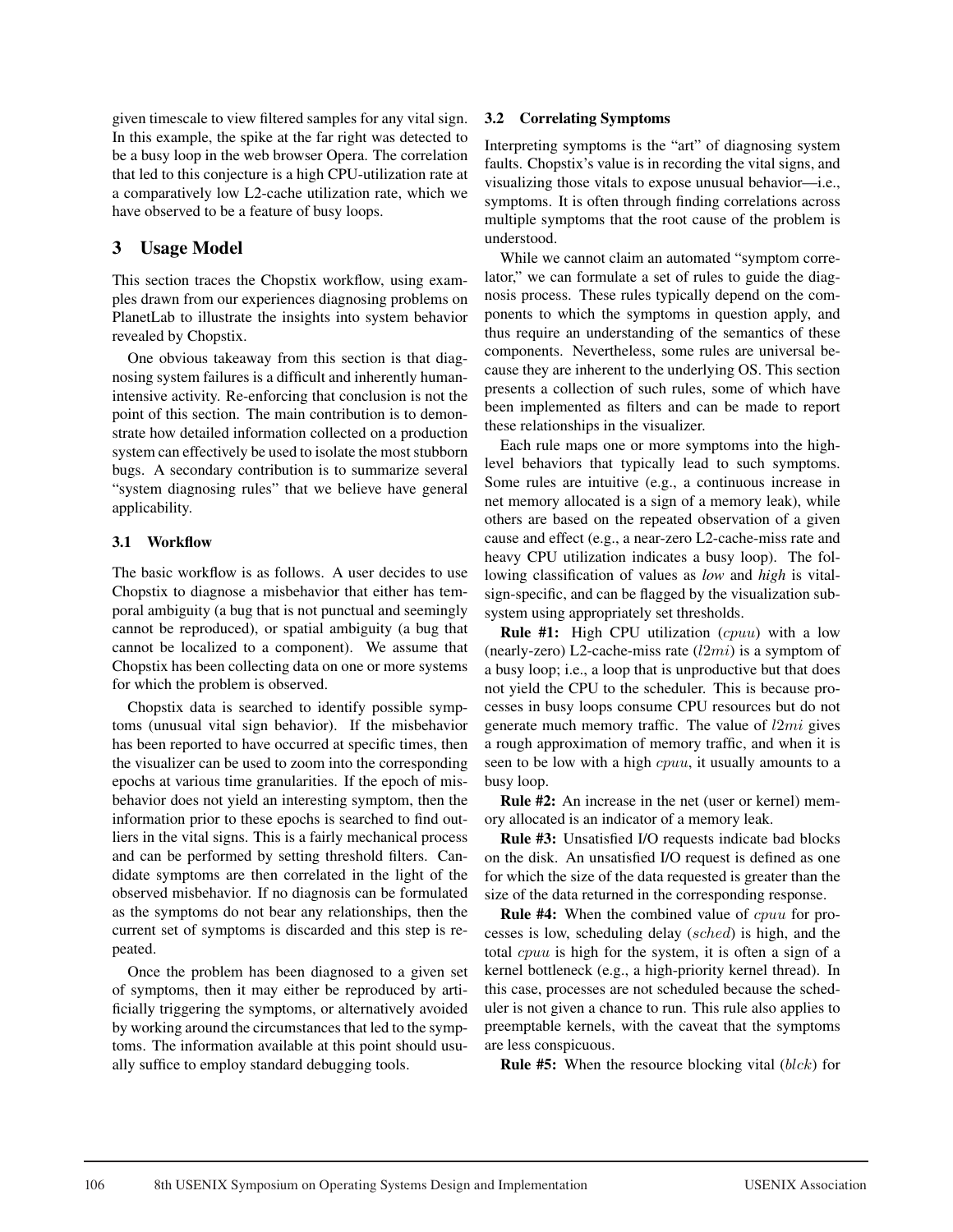a process is high, then it is typically mirrored by one or more of the following vitals: disk I/O (blio), locking  $(lock)$  or socket traffic  $(sock)$ , thereby isolating the source of the blockage.

Rule #6: When the amount of user-memory allocated  $(umen)$  is high for a process, where  $blk$  and  $blio$  are also high for the same process, then it is a sign of low main memory and swap activity. When the latter two are low, it means that abundant main memory was available on the system at the time.

Rule #7: When cpuu is low for a process and low for the kernel, and if sched is high for the same process, then the process is being held from scheduling. If cpuu is high for the system, then it is being held *normally*, in line with fair sharing of the CPU. If it is low, then it is being held *abnormally*.

Rule #8: When kmem for a process is low compared to the rate of system calls (syscall), then it often indicates a busy loop with a system call; e.g., a send call that fails. The intuition is similar to that of Rule #1: A high value of kmem is indicative of a process that causes heavy system activity. Accordingly, a high syscall rate should be mirrored by a high value of kmem.

Rule #9: Low l2mi and high user-memory allocation  $(umen)$  in an application is a sign of application initialization. If  $l2mi$  is high with a high umem then it is a sign of increasing load. User memory is made available to processes on demand, when they access virtual-memory pages that have not yet been mapped to physical ones. At initialization time, processes "touch" several such pages while initializing data structures, but generate comparatively low memory traffic, leading to a low value of  $l2mi$ . Similarly, when memory is paged in and is accompanied by high memory traffic, then it is a sign of increasing load.

Rule #10: An abrupt disappearance of the vital signs of a process can indicate that it has died, or that it stopped functioning. The cause of death can be investigated by looking at the signals that it received and the syscalls it executed (e.g., in Linux, the sys\_exit system call would indicate voluntary death, a SIGSEGV signal or a segmentation fault would indicate accidental death, and a SIGKILL signal would mean that the process was killed. In the case of a bug, the program counter associated with the stack trace can be used to trace the problem to the exact code site at which the problem was caused.

The remainder of this section uses these rules, along with other intuitions, to describe our experiences in debugging real problems on PlanetLab.

#### 3.3 Case Study

This section presents a case study of an especially complex and troubling bug that we found using Chopstix. The PlanetLab team had been investigating it for over 6 months (Chopstix was not stable and had not been deployed up to this point) but was unable to pinpoint or reproduce the problem.

The example illustrates how the key features of Chopstix are leveraged: (1) multiple vital signs are correlated to understand the problem, (2) a long history saved through continuous data collection is mined for information, and (3) contextual information is used to rule out misdiagnoses and isolate anomalies to specific code sites.

Observed Behavior. Nodes were observed to crash every 1–7 days without leaving any information on the console or in the system logs. Shortly before such crashes it was observed that ssh sessions to nodes would stall for tens of seconds. Some nodes that were running an identical software stack did not suffer these crashes, indicating that the problem was load-dependent. KDB [24], a kernel debugger, was activated on one node in the hope that it would take over at the time of the lockup, but it did not survive the crash. The NMI watchdog was programmed to print a stack trace, but it printed program counters on the stack and often random false information.

Symptoms and Correlations (First Attempt). Visual inspection of the vital signs on nodes that had crashed showed spikes in the resource-blocking vital. Processes of the ssh daemon could be seen here, confirming that this accounted for the stalls on the ssh prompt. Rule #5 was applied and attributed the blocking to locking as well as I/O. To investigate the problem further, the stack traces for blocked processes on the I/O and lock signs were pulled out. The stack traces for locks resembled the following:

```
c0601655 in \Boxmutex\Boxlock\Boxslowpath
c0601544 in mutex lock
f885b1b4 in __log_wait_for_space
f8857e8e in start_this_handle
f8857f81 in journal start
f889805b in ext3_journal_start_sb
f88938a4 in ext3 dirty inode
c048a217 in __mark_inode_dirty
c04824f5 in touch atime
```
Apparently, a process attempted to update the access time of a file, which led to an update of a journal transaction in the underlying file system. This code path can be deciphered to reveal that the journal transaction was protected by a locked mutex and was in the process of being committed to disk.

For I/O, the stack traces were similar to the one below:

c0600f1f in io schedule c048d922 in sync\_buffer  $c06010ff$  in  $-xwa$ it\_on\_bit c0601181 in out\_of\_line\_wait\_on\_bit c048d887 in \_\_wait\_on\_buffer f885f908 in journal\_commit\_transaction f8863128 in kjournald c043167e in kthread c0405a3b in kernel thread helper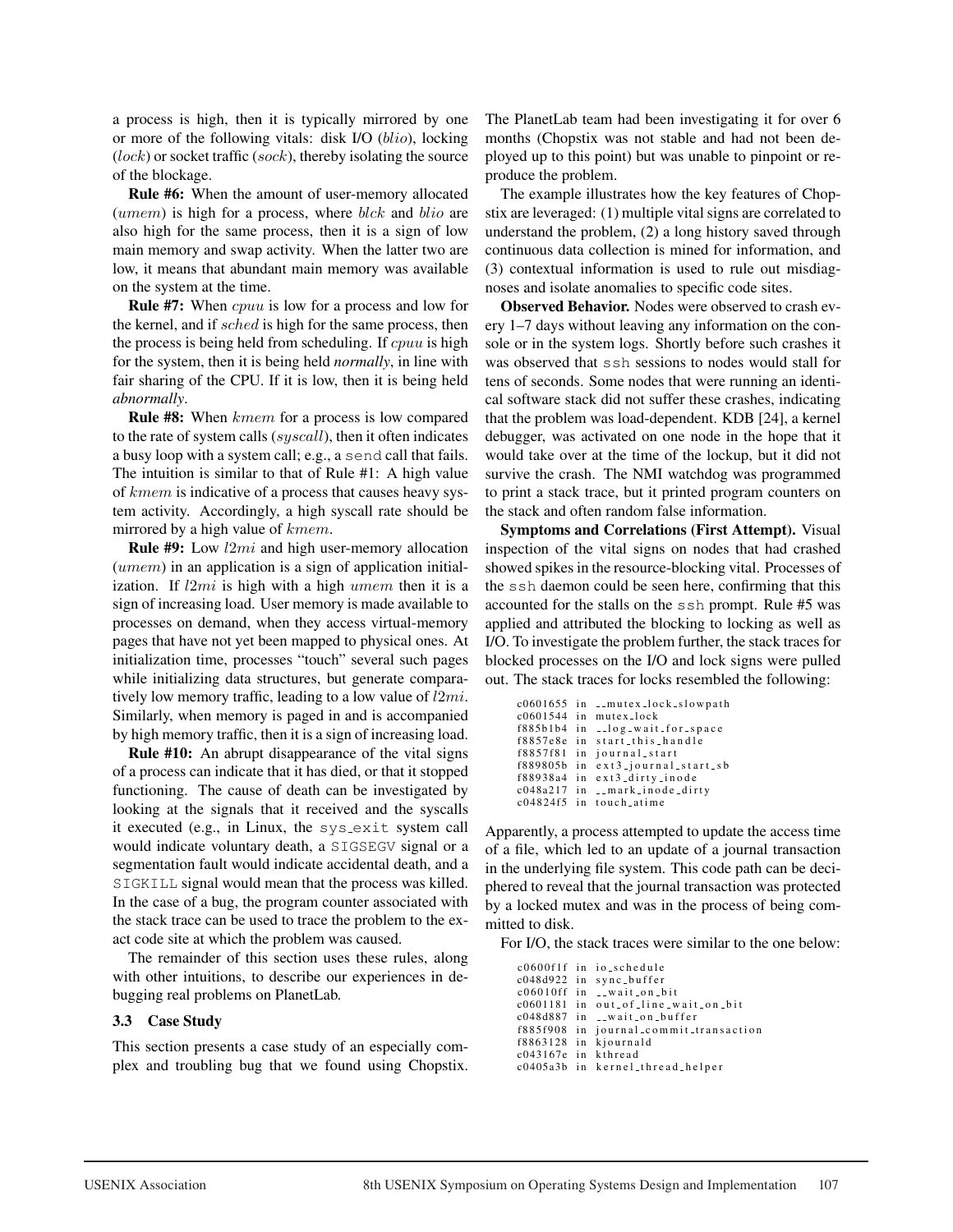This particular stack trace reveals the reason that the aforementioned batch of processes was blocked. The journal is trying to commit the current transaction to disk.

Many other processes were similarly blocked. It was speculated that the source of these blockages would also block all subsequent activities on the system and result in the crash. However, contrary to our expectations, it was found that in the epochs corresponding to this blockage, I/O throughput degraded negligibly and request-response latencies stayed low. Also, using a filter implementing Rule #3 to search this data for unsatisfied requests did not return any results adding to the evidence that the I/O subsystem was functioning normally. The clinching proof came with the observation that the activity was interrupted from time to time over many epochs during which there was little or no I/O, wherein many of the previously blocked processes would get unblocked and the blocking vital drop to a normal, low value.

Thus, the I/O "problems" were telltale and only a reflection of a legitimately heavy I/O workload. Chopstix was able to rule out the misdiagnosis through the correlation of multiple symptoms (I/O, blocking and locking) and through detailed hindsight that allowed the disk subsystem to be diagnosed postmortem.

Symptoms and Correlations (Second Attempt). Since the above symptoms did not yield a diagnosis, they were discarded. A new outlier was then discovered on the resource-blocking vital in the time shortly before the crashes. Some processes had been blocked for seconds, but this time Rule #5 did not apply. Furthermore, investigating stack traces showed that the blocking sites were not invocations of blocking operations. We wrote a filter to locate this effect throughout the available data set and found it interspersed throughout the history of the system. Closely coupled with these in the same epochs, were symptoms that matched Rule #4, that is, high scheduling delays with heavy CPU utilization in the kernel. On examining these spikes (the lead was now hinting at a bug in the scheduler) we found the corresponding bottleneck to be at line 6 of the following block of code.

```
try_unhold:
2 vx_try_unhold (rq, cpu);
3 pick_next:<br>4 if (unli
4 if (unlikely (!rq \rightarrow nr-running)) {<br>5 /* can we skip idle time? */
5 /∗ can we skip idle time?<br>6 if (vx_try_skip(rq, cpu))
               if (vx_{-}try_{-}skip_{1} (rq, cpu)) goto try_{-}unhold;7 }
```
A casual examination revealed this code to contain a tight loop. We then confirmed this problem by using kprobes to inject code at this site. This information was reported to the developers who wrote this code, which lies in the scheduler. Additional contextual information (e.g., the stack trace at this point) was also provided to them.

They confirmed it to be a fault and went on to fix the bug.

In summary, the availability of a long history of multiple vital signs allows anomalies across them to be correlated, and access to contextual detail allows these anomalies to be traced to a specific code site. The application of these features to a problem that conventional approaches could not resolve is a validation of the diagnostic abilities of Chopstix.

#### 3.4 Other Examples

We now briefly list other examples of diagnosis using Chopstix. Unlike the bug described in the case study, these problems were resolved relatively swiftly—usually within a day—as the relationships between the observed symptoms were more straightforward. To save space, we omit specific details and restrict ourselves to outlining the problem and the symptoms that led to the diagnosis.

*SMP-dependent memory corruption in the kernel.* By using a filter to find memory leaks, we were able to identify double deallocations of a socket structure provoked by an SMP race. This bug had prevented PlanetLab from using SMP hardware for over a year.

*Hung file-system transactions.* By correlating disk I/O, mutex locking and resource blocking, we were able to determine that a locking bug was poisoning the inode cache with uninitialized (locked) mutexes, causing filesystem misbehavior.

*Out of low-memory crashes.* Correlating spurts of I/O, kernel memory and blocking shortly before such crashes revealed that certain processes were unable to deallocate memory as they were blocked on I/O, causing memory to run out. The swap daemon was seen to be blocked as well, explaining why memory could not be reclaimed.

*Watchdog restarts a failed program.* By correlating disk I/O, syscalls, Socket activity and User-page allocation, we found that an application would fail to read its configuration file and crash, but that it would then be restarted immediately by a watchdog process implemented as part of the application. On each crash it would write out a log to disk, eventually filling the disk. Other methods (e.g., searching for large files on the disk) may have been used to identify this problem, but would have entailed a more rigorous examination of how the file, the config file and the watchdog interacted with one another than it was necessary with the global view provided by Chopstix.

ps *gets blocked accessing the kernel.* The blocking and I/O vital isolated unexplained blocking to a line in the kernel that was accessing the process command line. The explanation for the blocking was that the commandline is stored in the stack area of a process, which in this case was being swapped out for dormant processes.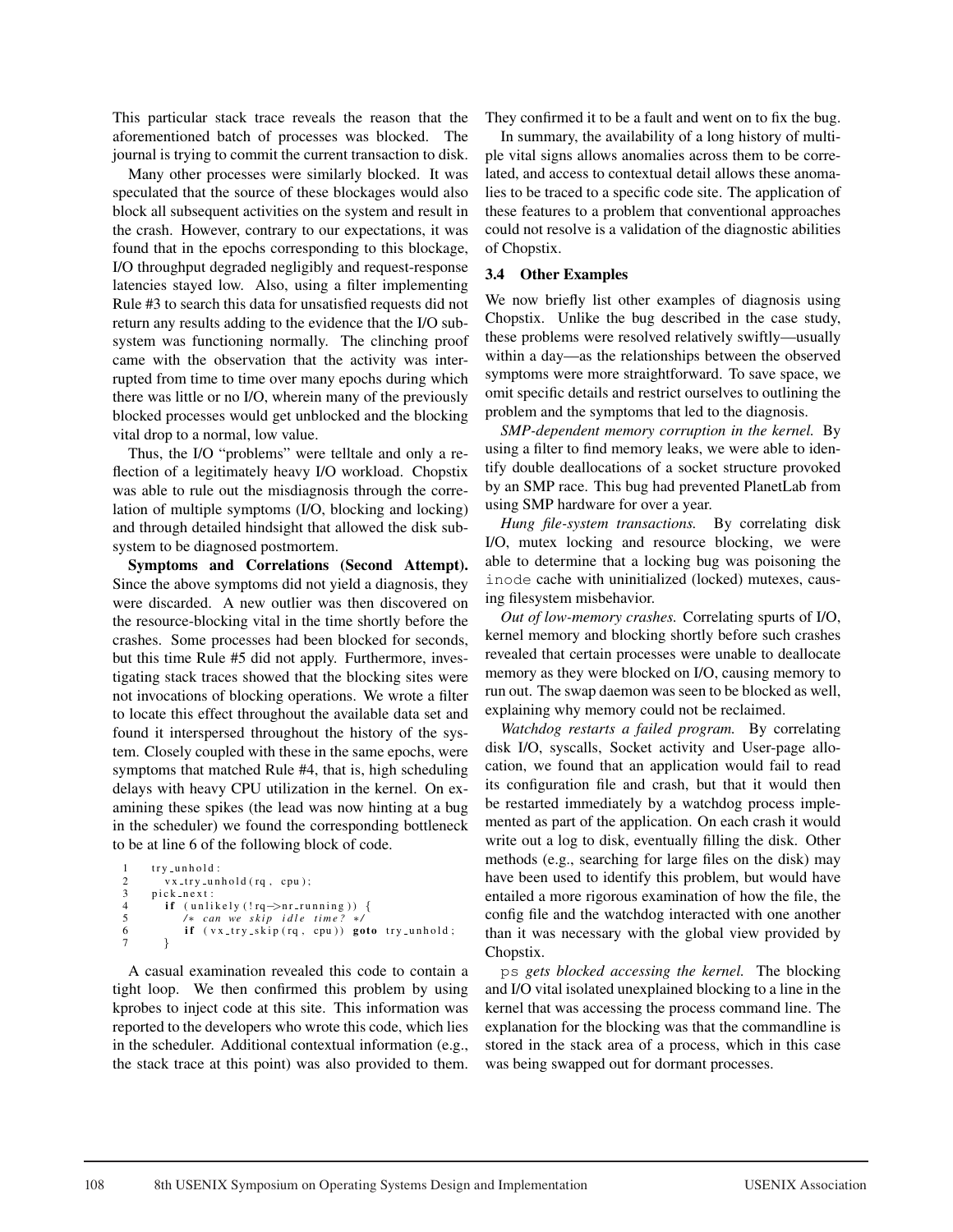# 4 Implementation

This section describes Chopstix's implementation. It first outlines the data structures, algorithms and design decisions involved in implementing the data collector. It then describes specific vital signs we have implemented using this data collector mechanism, and concludes with a brief overview of the aggregator and visualizer.

#### 4.1 Data Collector

Sketch-based data collection involves five steps, the first four of which happen in the kernel: (1) a trigger fires for a potentially interesting event; (2) the relevant event data structure is retrieved and a sketch is updated; (3) a sampling function is evaluated to determine if this event should be recorded; (4) if so, a sample of relevant information is saved; and (5) a user-level process periodically polls the kernel for this data and resets the data structure, thereby defining a data collection *epoch*.

The sampling process is designed to balance two objectives. First, it should capture enough detail to identify interesting events. This is achieved by incorporating the notion of event-weights in the data structure that tracks perevent frequencies. A competing objective is to limit resource use to keep the overhead within predefined bounds. This is achieved through the use of an adaptive tuning mechanism that changes the effective sampling rate depending on the recent history of resource usage. The use of a logarithmic sampling function contributes to both objectives, minimizing the false negative rate to ensure accurate identification of important events, while reducing the resource consumption by aggressively reducing the sampling rate for events with large counts. We describe these features in detail below.

#### 4.1.1 Event Triggers

The entry point into Chopstix is an *event trigger*, which invokes Chopstix in response to a change in a vital sign. One strategy to implement triggers is to poll various vital signs at set intervals and invoke Chopstix if they are seen to change significantly. In practice, however, it is always more efficient to instrument the OS interfaces that cause the relevant vital sign to change and invoke Chopstix on every invocation of such interfaces.

We illustrate this idea with an example. Kernel-page allocation may be monitored by polling the total number of free pages on the system. However, there may be periods during which there is no page allocation, making the polling process a waste of system resources. At other times, the page-allocation frequency may be higher than the corresponding polling rate, making the latter insufficient to account for each such event and leading to the limitations of uniform sampling. Thus, we instrument the interface to the page allocator to convey every page allocation to Chopstix as an event, which in turn accounts for each event in a sketch data structure and samples the events with better coverage than would be the case with the polling strategy. For monitoring hardware-related vital signs such as CPU utilization and L2-cache misses, the underlying processor can be made to generate interrupts to convey their values. The handlers for these interrupts are then used as placeholders for the event triggers corresponding to these vital signs.

#### 4.1.2 Sketch Update

The sketch data structure employs a sampling function where the probability with which an event is sampled depends on its frequency. The frequency of events is approximated by counting the number of times the event occurs in a given data-collection epoch. Since maintaining exact per-event counts at the high frequency of vital signs is prohibitively expensive, we relax the requirement of exactitude in exchange for an approximate estimate that is relatively easy to obtain.

Chopstix uses a simple data structure—an array of counters indexed by a hash function (HCA)—to maintain these estimates, as well as to record samples collected for each vital sign. Updating an HCA is simple. Upon the reception of an event, the event label is extracted and hashed to generate an index for the HCA for the event type (vital sign). The label is specific to each vital sign, but typically consists of a virtual memory address, an executable identifier, and a user identifier. The counter at this index is incremented by the weight of the event (next paragraph). This counter is later used by the selection process to decide if a sample should be collected (next subsection).

An important observation about the events is that they are not all created equal. For example, iowait events can last from a few microseconds to several seconds. Clearly iowaits that run into seconds need to be assigned more "weight" in any performance analysis. Fortunately, the model of per-event counters can be extended easily to accommodate this requirement—while updating the HCA, the counters are incremented by a value that reflects the *weight* of the event being tracked. Returning to our I/O example, the length of the iowait period can be counted in jiffies (one jiffy is equal to the time period of the scheduler) and used as the weight associated with an iowait event. In this manner, call sites that are reached only a small number of times but account for a large amount of total time spent in iowait will get the same "count" as call sites that are reached more frequently but result in smaller aggregate iowait time.

Collisions in the hash function may cause two or more events to be hashed into the same location in the HCA.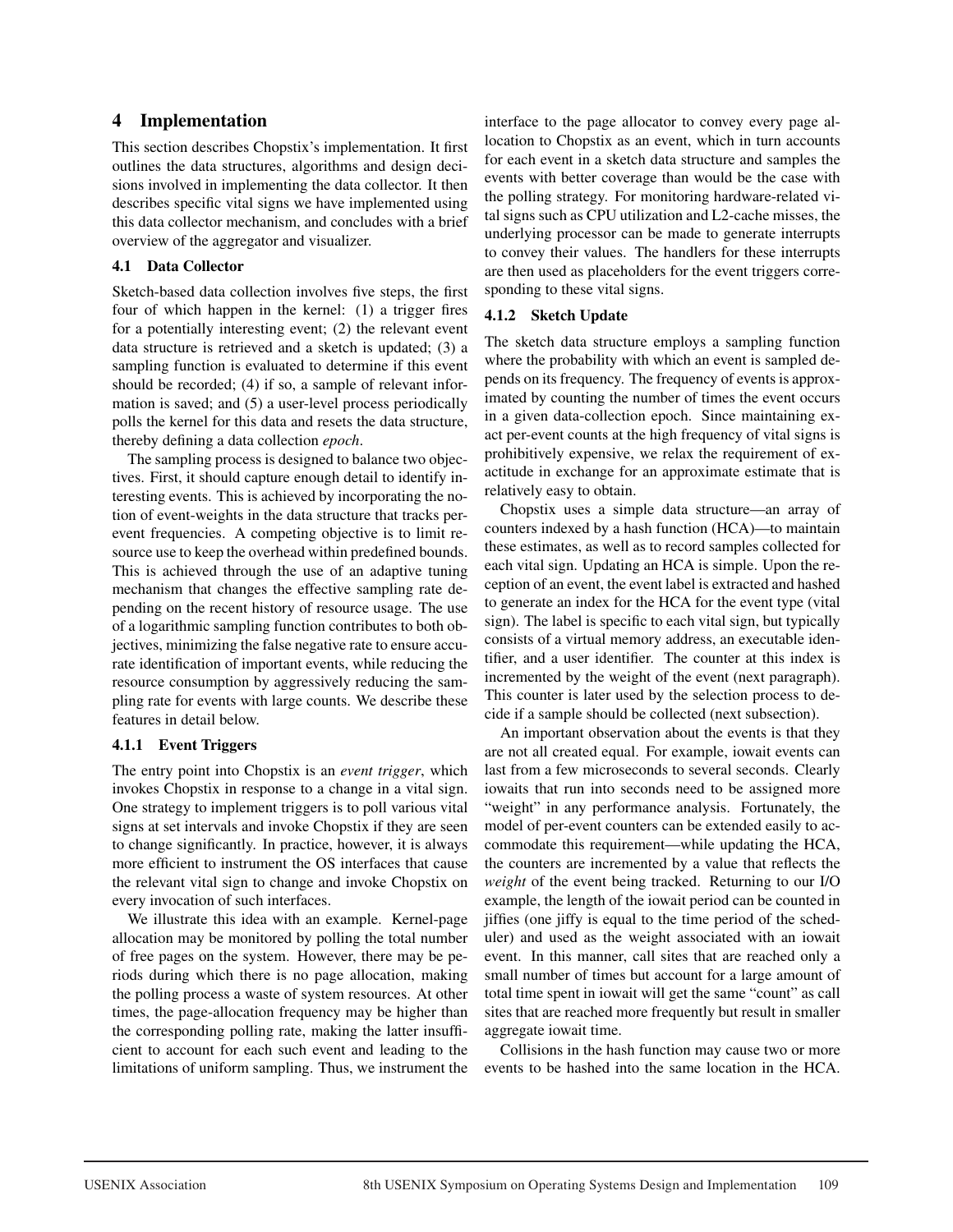We do not have any explicit mechanisms to handle collision as such a mechanism would impose an overhead that would be unsustainable at the targeted event frequencies. This decision makes the selection processes very fast and allows us to monitor a large number of highfrequency event-types with nearly zero overhead. It results in false negatives, but their probability is negligible, as documented in Section 5.

We considered other more precise data structures than HCAs, but were satisfied by the ensuing low probability of false negatives (i.e., important events that go unsampled) of HCAs and found their computational simplicity to be a good trade-off for the tighter bounds that come with more precise accounting data structures such as a Space-code Bloom Filters [16] and Counting Bloom Filters [7].

#### 4.1.3 Sampling Function

Our objective in the selection process is to collect event samples for as many events as possible, without wasting resources on repetitive collection of the same (highfrequency) event. To achieve this, we use dynamic sampling probabilities computed as a function of the eventcount in a given epoch. The function is chosen in such a way that the expected number of samples collected for any one event grows as log of the count of that event.

In practice, a simple threshold-based algorithm can achieve this effect. Using an integer sampling threshold  $t$ , the selection process selects an event if its estimated count is an integral power of t. The integer arithmetic can be simplified by picking a  $t$  that is a power of 2. The accuracy of the logarithmic sampling function is evaluated in Section 5.

To ensure bounded resource usage, Chopstix implements an adaptive scheme that tunes the threshold t. Chopstix uses a high watermark for the total resource consumption within an epoch, and doubles the value of  $t$  whenever the actual resource usage reaches this watermark. A low watermark is also used, with the value of  $t$ halved if resource usage at epoch boundaries is below this low watermark. The watermarks are defined in terms of the number of CPU cycles consumed by Chopstix, which are updated at the end of every epoch. These watermarks are configured by the administrator and can be used to set aside a fixed amount of CPU for monitoring.

#### 4.1.4 Event Samples

When an event is selected for sampling, a variety of contextual information is collected and appended to a list of samples for the corresponding vital sign. The information includes a stack trace, the user identifier, a program identifier and other event-specific details that are descriptive of the circumstances at that point. The event-specific details usually include an operation field (e.g., allocation or deallocation for memory events, locking or unlocking for locks, read or write for I/O). Kernel stack traces are collected by following the current frame pointer.

User-level stack traces are collected similarly. However, since user memory may be paged out, and Chopstix being interrupt-safe is not allowed to block, it is first checked if the desired pages on the user stack are available in memory; if not, the trace is abandoned. In Linux, the executable file associated with a process is the first executable memory mapping in its address space and can be looked up quickly, but its path cannot be included in the sample as it can be arbitrarily long. To overcome this problem, we use a facility in Linux called dcookie, which stores the address of the data structure representing the file on disk (a dentry structure in Linux) in a hash table. We store the hash index in the sample and retrieve information about the data structure from user space at synchronization time at the end of every epoch.

## 4.1.5 Epochs

Data collection is carried out in fixed-sized epochs, under the control of a user-level process. The process invokes event-specific serialization functions on the sample list for each vital sign, and their output is saved, along with the HCAs from the previous epoch. The HCAs and all other data structures are then reinitialized. To avoid interruptions in monitoring at synchronization time, two copies of the HCA and sample arrays are maintained for each vital sign. At the end of each epoch, pointers are swapped and the unused HCAs are activated.

Having fixed epoch sizes allows us to circumvent an issue that arises with continuous monitoring. As data is accumulated while monitoring a running system, it also needs to be passed on for further processing. One approach is to identify certain entities, such as a process id, and export all data corresponding to an entity when the entity is no longer present in the system (i.e., export all events associated with a process when the process is terminated.). However, there are a few problems with this approach. First, data associated with entities is not available for analysis until the entity has expired. This may be acceptable during development but is a handicap when monitoring a production system. Second, the lifetime of entities is almost always some complex distribution that brings an additional layer of complexity if statistical analysis of the aggregate data is desired [6].

#### 4.2 Vital Signs

The mechanisms just defined enable the efficient tracking of high-frequency system events. A set of vital signs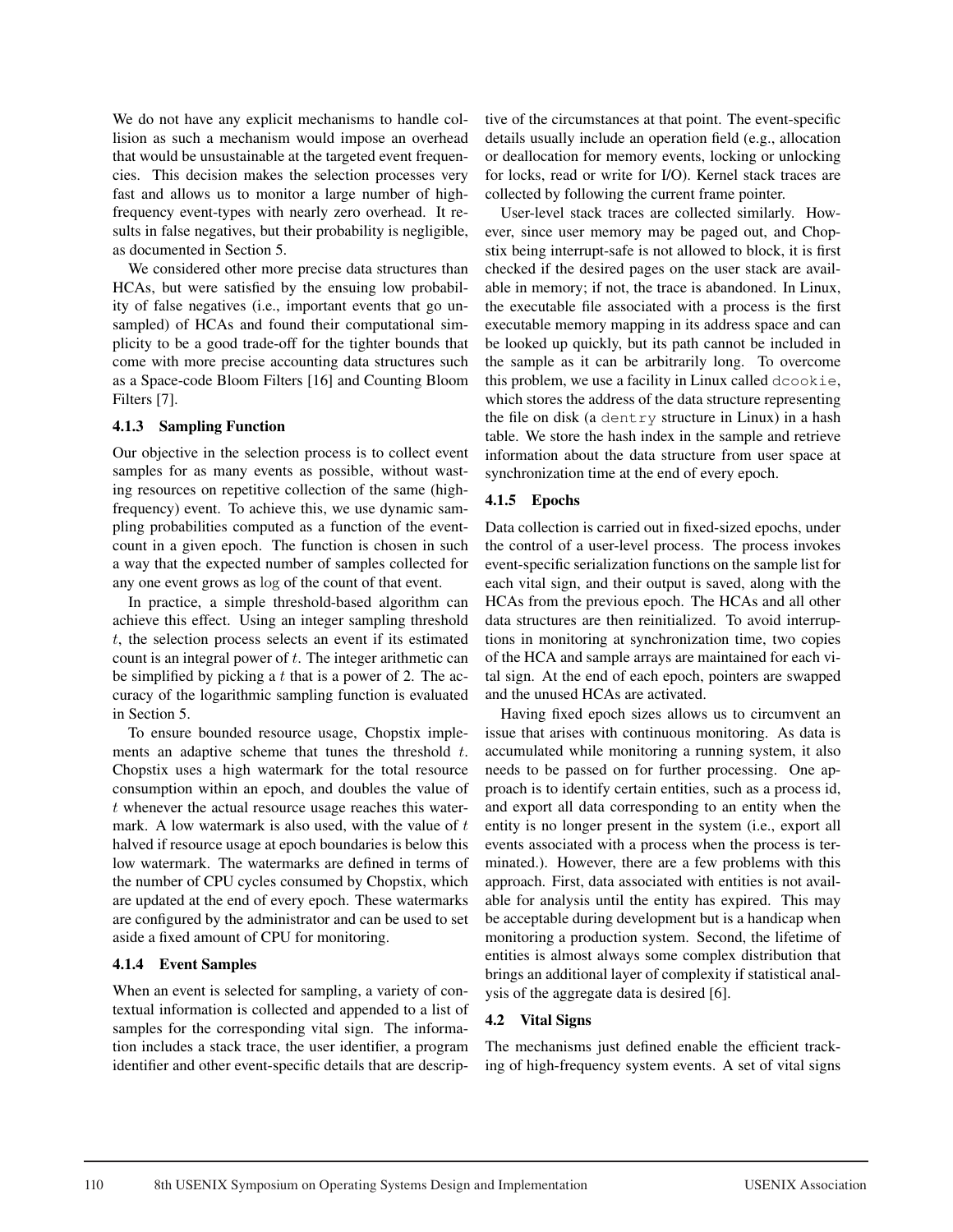have been defined to use these mechanisms as a way to diagnose common problems on systems. An interface has been defined in the C language for allowing the extension of this set to define new event types. Since the processes downstream of event sampling do not depend on the number of event types monitored in the system, the extensions can be plugged in dynamically using instrumentation toolkits such as Dtrace [3] and Kprobes [20]. We now describe the implementation of the vital signs and the process of deploying new ones. Figure 2 tabulates the main characteristics of each vital sign, namely, where in the kernel it is implemented, the label used for hashing and the data collected when an event of this type is sampled.

CPU and L2-cache Utilization. CPU and L2-cache utilization are collected through hardware performance counter interrupts [25]. These counters are typically controlled through a set of model-specific registers (MSRs) which are used to select the type of event monitored and a counting threshold. When the number of processor events of a certain type exceeds this threshold value, a non-maskable interrupt (NMI) is generated and the value of the corresponding counter is conveyed to the OS. The Chopstix L2-cache and CPU triggers are located in the handler of this interrupt and trigger when an interrupt is delivered for the CPU-utilization and L2-cache-miss counters.

The event label used for the purpose of hashing consists of a PC, which is masked to drop the low 8 bits and an event subtype. The value of the PC can be obtained using MSRs and corresponds to the site whose CPU utilization or L2-cache misses is being measured. The PC is masked based on the observation that these events often register samples containing sites in close neighborhoods of each other and that are semantically dependent. Sketching on the other hand assumes tracked events to be independent, failing which it suffers from the weaknesses of uniform sampling [14]. By dropping the low bits of the PC, we reduce this dependency and make the collection of these events more robust. Note that the data collected when these events are sampled does not contain such an adjustment and instead uses the real value of the PC.

Scheduling Delay and Resource Blocking. Processes commonly get delayed in their normal course of execution by virtue of accessing resources that are not immediately available or as a result of scheduling policy. Rarely, as discussed in Section 3, processes may also get delayed due to system bugs. The scheduling delay and resource blocking vital signs correspond to the amount that various processes are delayed or blocked. The determination of whether a process is delayed or blocked is made based on the state of the process, which is changed by the kernel when a process accesses a resource that is unavailable. The trigger for these events lies in the routine that performs context switches between processes. On each context switch, the time since the last run of the process to be scheduled next is calculated. When this value exceeds a delay-qualifying threshold, a Chopstix event is generated. The time since the last run is calculated based on a timestamp, which is recorded by Chopstix in the context-switch routine at the time the process is scheduled, or when it undergoes a state transition.

The event label includes the site at which the process was preempted, which may be in the kernel. If in the kernel, computing this address entails tracing the stack and has an unacceptably high overhead for each context switch. Therefore, we use two-stage sampling, using only the pid in the first stage and tracing the stack to determine the value of the preemption site in the second stage.

Disk I/O and Page Allocation (Kernel and User). The Disk I/O trigger is located in the block I/O layer. On each such request, Chopstix determines the site of preemption and uses it as part of the event label. The data collected includes the site from which the I/O request was invoked. This site is not used in the event label as the number of such sites is small (10s to 100s) and the number that is actually used at a time is even smaller (5-10). The number of sites in the process at which disk I/O can be invoked is unlimited as a program and its data can be swapped out to disk and all system calls can lead to journal commits, which lead to disk activity. Therefore, using the latter in the event label yields a more uniform hash function.

Kernel page allocation uses the allocation site in the event label. The Chopstix trigger for this event is located in the lowest-level page-allocation interface so as to capture this event as exhaustively as possible. However, allocation sites in the kernel invoke these functions indirectly through higher-level interfaces which would normally make it necessary to trace the stack to determine the value of the call site. We cope with this situation by modifying the interface to these low-level page-allocation functions so that the calling site is passed to them as a parameter. The value of this parameter is used to construct a Chopstix event. The scope of these modifications was minor and involved less than 10 lines of changes to the relevant file.

User page allocation (or user memory allocation) is triggered in response to certain page faults. Such page faults are generated when a process touches memory that has been allocated to it, but that has not been mapped in. The context-switch site (i.e., the PC of the process at the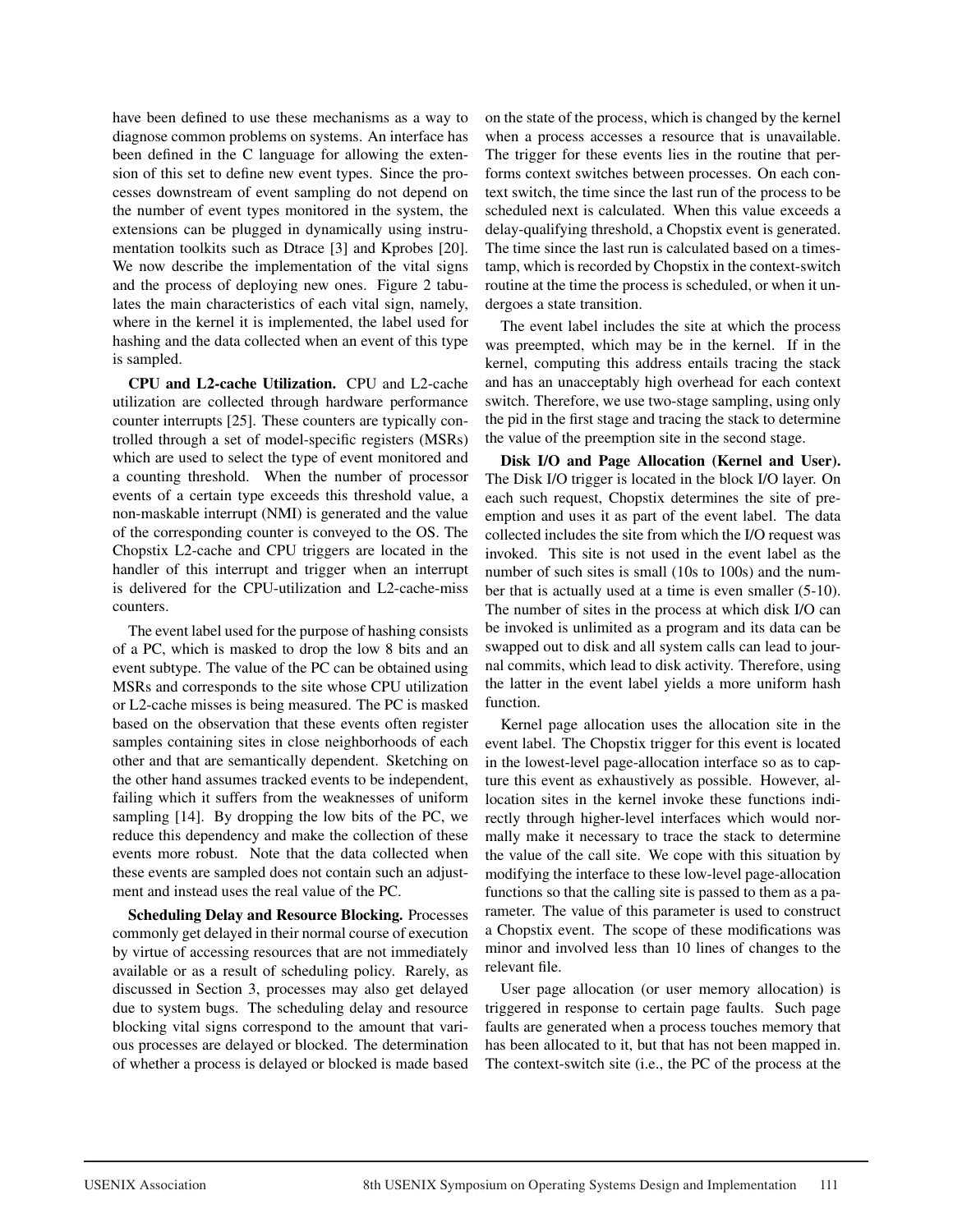| Vital sign                   | Trigger site                      | Event label                           | Data collected (please refer to the caption) |
|------------------------------|-----------------------------------|---------------------------------------|----------------------------------------------|
| CPU utilization              | NMI handler                       | Masked program counter (PC)           | PC (not masked)                              |
| L <sub>2</sub> -cache misses | NMI handler                       | Masked PC                             | PC (not masked)                              |
| Scheduling delay             | Context switch                    | Pid, site of pre-emption              | Process priority and age                     |
| Resource blocking            | Context switch                    | Pid, site of pre-emption              | Process priority and age                     |
| Disk I/O activity            | Block I/O requests                | Pid. context-switch site.             | Device attributes, request site, callback    |
| Page allocation (kernel)     | Page allocation and free routines | Pid, allocation or deallocation site  | Amount of free memory (vector)               |
| Page allocation (user)       | Page fault handler                | PC of page fault in process           | Amount of free memory (vector)               |
| System-call invocation       | System-call handler               | Masked stack pointer, syscall number  | First argument and return value              |
| Signal delivery              | Signal-delivery function          | Context-switch site, signal number    | Address of handler                           |
| Socket data transfer         | Filesystem read/write             | Pid. call site                        | Destination address, port and protocol       |
| Locking                      | Lock and unlock slowpath          | Lock owner, locking or unlocking site | Number of waiters                            |

Figure 2: Vital signs and their implementation. Note that the event label always includes an executable id and a user id, and that the data collected always includes the event label and a stack trace.

time it accessed the unavailable memory) is used in the event label here. Usually, such sites have been observed to lie in the neighborhood of calls to allocate memory in user-space (e.g., malloc). However, this may not necessarily be the case as there may be a significant lag between a process allocating memory and its actual use of it.

The data collected for both user and kernel allocations consists of the state of free memory for various regions, such as low memory, high memory and swap. This information can be used to study out-of-memory scenarios and at the same time reason about memory and disk traffic.

Syscalls, Signals and Socket Operations. Triggers to system calls and signals are implemented in the respective dispatchers. For system calls, the virtual memory address in the event label cannot correspond to the site from which the system call was invoked (i.e., the site of context switch) for the following reason. System calls are invoked via library functions that are typically implemented in a shared library. Thus, the calling site always has the same value, which corresponds to the syscall function defined in libc in Linux. We overcome this problem as follows. We would like to differentiate between system calls from different locations in the program. Since we cannot obtain this address, we will try to approximate it using a value that typically remains constant at a given code site. We have found the value of the stack pointer to work extremely well for this purpose. The reasoning behind this behavior is that the stack pointer reflects the execution path taken up to the execution of a system call, and that the number of unique paths that lead to system calls is relatively small for programs in general. Nontail-recursive functions that execute system calls are rare but can unfortunately subvert this vital sign by flooding the sketch data structure, since each level of recursion is seen by Chopstix as a separate site. This case however, is easy to identify, even without inspecting the source code of the program in question, since the virtual memory addresses seen in the samples appear at constant offsets of

each other.

The trigger for sockets sends and receives is a "catchall" point for all types of sockets and lies in the filesystem layer. It is triggered when a file descriptor is read or written to, and when its file is of type socket. The type of data collected is the destination address, destination port and protocol number.

Locking. The locking vital involves mutexes and semaphores, which cause processes to sleep when they are accessed in locked state. Such processes are pushed into a queue and woken up sequentially when the owner of the lock unlocks the lock. Linux implements a fastpath for locks, which checks if the lock is available and acquires it by atomically testing its reference count and incrementing it. We do not modify this fastpath in the interest of its original design. Furthermore, the locking vital is interesting only when there is contention in the system, which is not the case when the fastpath succeeds. Accordingly, we modify the slow path of the locking and unlocking operations, which are invoked when an attempt is made to access a lock that is held by another process. We have modified the relevant lock data structures to contain a field identifying the owner of the lock, which is used in the event label as well as the data collected. When contention is noticed in the system, the owner can be referenced to determine the reason for the contention.

#### 4.3 Data Aggregator

The goal of the aggregator is twofold. First, it organizes the information collected at multiple timescales, to filter them with a set of user-defined transformation functions and to pass the resulting information to the visualizer. Second, it *reconstructs* the sketch data structure for each epoch to compute the weighted sum of the vital signs for the epoch, and the total number of unique events seen (e.g., for memory allocation, these numbers correspond to the total memory allocated and the total number of memory-allocation sites). These actions happens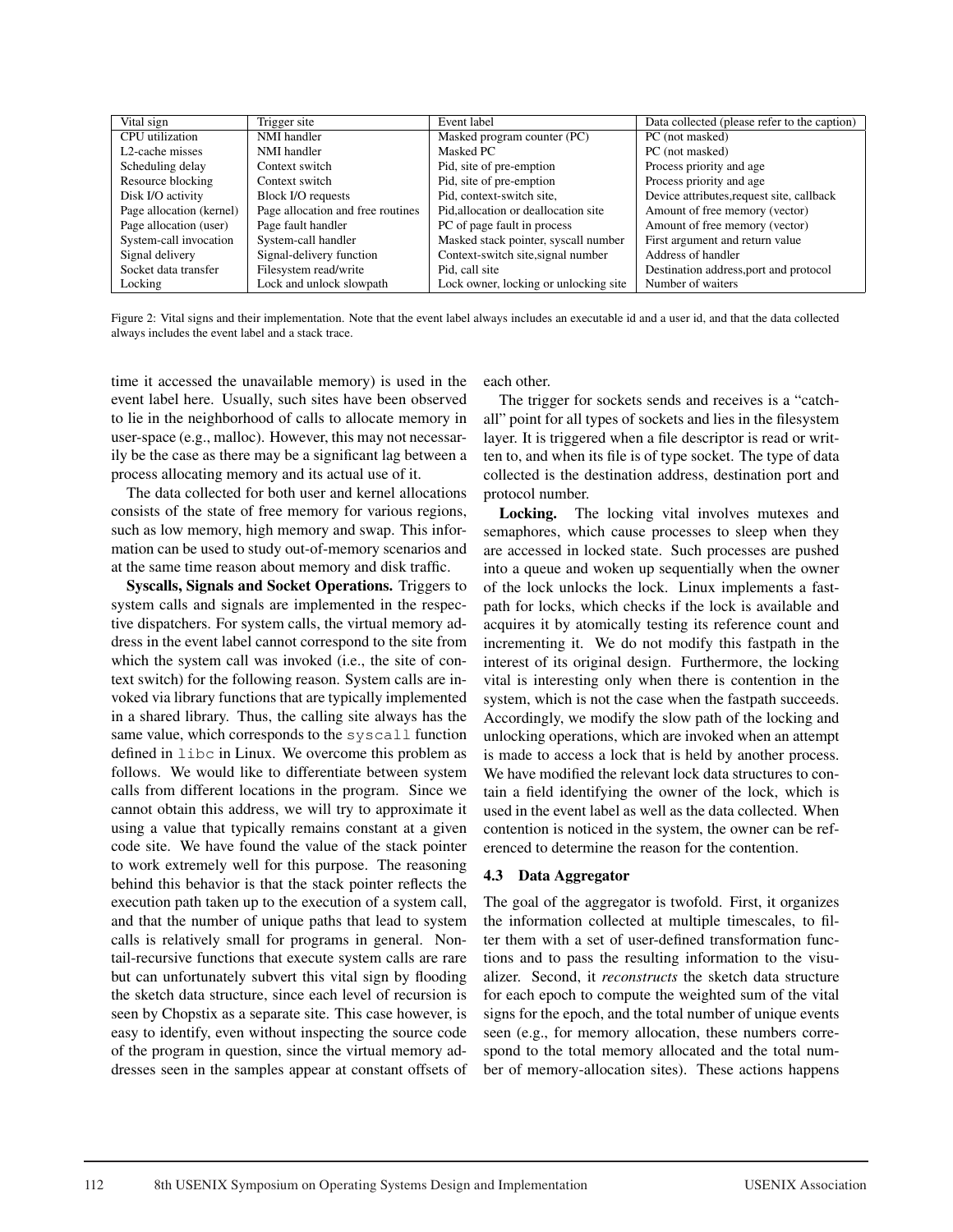in two stages: a processing phase in which the data is aggregated and transformed once and for all and cached, and a retrieval phase in which contents of the cache are returned to the requesting user. Queries for arbitrary intervals are supported but not cached. Cached retrievals are faster than un-cached ones by about a factor of 10.

The aggregator is invoked by the visualizer when a user requests the visualization of a given time range of activity. The main data structure used by the aggregator is a list of queues. The number of entries in the list corresponds to the number of timescales (currently three). As mentioned previously, the data collected by Chopstix is organized as a set of timestamped directories. The data aggregator reads data from these directories in chronological order. As data is read in, it is also aggregated and transformed. Transformation functions are implemented as queue operators, are compiled into shared libraries and are scanned in when the aggregator is called into operation by the visualizer. When a transformation function is added, changed or removed, all caches are invalidated.

#### 4.4 Visualizer

The visualizer is web-based and is implemented in Macromedia Flash. The aggregator returns the information requested by the visualizer in two parts. The magnitudes of vital signs for each epoch are URL-encoded and the output of the transformation functions consisting of samples including program counters, stack traces and other contextual information are returned in XML format. The magnitudes of the vital signs are plotted in line graphs in separate panes that can be overlapped. When a given epoch is clicked on, the corresponding samples for the active timescale are displayed.

# 5 Evaluation

The effectiveness of Chopstix relies on its low overhead, which enables it to run continuously; and its extensive coverage of the events monitored, which prevents potentially interesting behaviors from flying under the radar. This section evaluates these two key properties, along with the responsiveness of the Aggregator and the Visualizer. We measure the data collection overhead through micro- and macro-benchmarks, comparing the macrobenchmarking results to those obtained for a comparatively information-poor system profiler. We quantify coverage in terms of the probability of false negatives for which we derive a formula. We verify empirically that this probability is low in practice.

For our experiments, we use a system with a Core2Duo processor and 4GB of RAM running Linux version 2.6.20.1. The performance counter hardware was configured to generate NMI interrupts for every 10<sup>7</sup> CPU cycles

| <b>Test</b>      | Chopstix | Chopstix | Slowdown   |
|------------------|----------|----------|------------|
|                  | disabled | enabled  |            |
| getpid           | 0.1230   | 0.1263   | 2.6%       |
| read             | 0.2427   | 0.2422   | 0.2%       |
| write            | 0.2053   | 0.2054   | $< 0.1\%$  |
| stat             | 0.9738   | 0.9741   | $< 0.1\%$  |
| fstat            | 0.3175   | 0.3195   | 0.6%       |
| open/close       | 1.64     | 1.66     | 1.2%       |
| select (10 fds)  | 0.7411   | 0.7498   | 1.2%       |
| select (500 fds) | 15.3139  | 15.3649  | 0.3%       |
| signal handler   | 1.565    | 1.540    | ${<}0.1\%$ |
| protection fault | 0.432    | 0.432    | ${<}0.1\%$ |
| pipe latency     | 4.3461   | 4.3940   | 1.1%       |
| $fork + exit$    | 69.185   | 66.8312  | ${<}0.1\%$ |
| fork+execve      | 259.336  | 259.61   | ${<}0.1\%$ |

Table 1: LMbench: with and without Chopstix

and for every  $6 * 10^5$  L2-cache misses. The configuration of Chopstix was set to disable all limits on the CPU utilization that are otherwise used in adaptive sampling.

#### 5.1 Data Collection

Table 1 reports the results of running the lmbench [18] micro-benchmark with and without Chopstix. The main takeaway is that the overhead is negligible. It exceeds 1% only for simple operations for which the sketch update is not amortized, but these operations are being executed in a busy-loop that is uncommon and usually considered to be an anomaly in a production environment.

Table 2 displays the results of two macro-benchmarks: a kernel compile and an HTTP server. These tests compare the performance of a Chopstix-monitored system with that of a vanilla system, as well as with the performance of a system running OProfile [12]. Oprofile was configured to track only two events—CPU utilization and L2-cache utilization—both at the same rate as Chopstix. It was configured to collect stack traces in its profiles. Chopstix was configured to collect all the vitals and auxiliary information described throughout this paper.

The kernel compile was carried out using the following steps: clean the kernel tree (make mrproper), configure the kernel (make oldconfig), reboot the system, and compile it. For the web-server benchmark, we used a tool named apachebench, which sends requests to the benchmarked system over a fixed number of connections specified at the command line. The number of connections was set to 512, and a single HTML file of about 1400 bytes was used as a target. We ran both the client and the server on the same machine to eliminate the dependence of the experiment on the network. Both tests were conducted 10 times for each configuration.

As shown in Table 2, Chopstix has a near-zero overhead. Moreover, when compared to Oprofile, it is effec-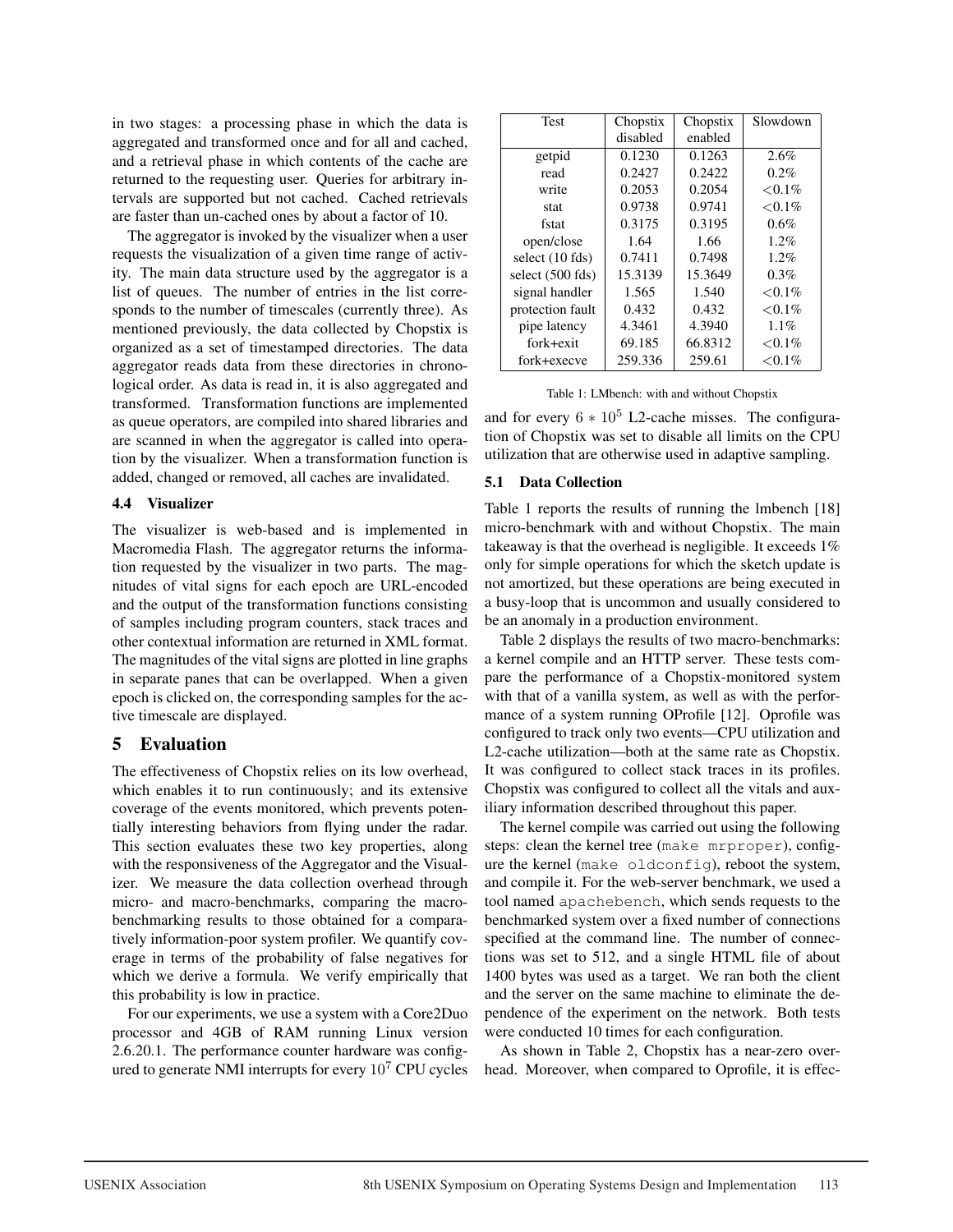| <b>Test</b> | Chopstix       | Chopstix         | OProfile                  |
|-------------|----------------|------------------|---------------------------|
|             | disabled       | enabled          |                           |
| Kernel      | $213$ secs     | $214$ secs       | $370$ secs                |
| compile     | $(\pm 4 secs)$ | $(\pm 4 \sec s)$ | $(\pm 13 \sec s)$         |
| apachebench | 4080req/sec    | 4080req/sec      | 3229req/sec               |
|             | $(\pm 75/sec)$ | $(\pm 75/sec)$   | $(\pm 75 \text{reg/sec})$ |

Table 2: Kernel compile and web-server performance.

tively an order of magnitude more efficient on the kernelcompile benchmark and significantly more efficient on the HTTP benchmark. This, in spite of the fact that Chopstix collects significantly more information. Some of the microbenchmark results give an edge to the performance of the system with Chopstix enabled. We verified that this difference was the result of two different kernels being used, and that disabling Chopstix did not influence it.

#### 5.2 Aggregation/Visualization

The responsiveness of the combined aggregator and visualizer was measured by requesting a data set spanning three days via the visualizer, first in uncached mode and then in cached mode. This process was repeated 10 times. The aggregator was configured to use six filters to postprocess the data.

The initialization of the session to the aggregator, during which the requested data is read and post-processed, took about 80 seconds when it was not cached and about 3 seconds when it was cached. In both cases, once the session had been initialized and the data was available in the memory of the aggregator, queries for contextual information about specific epochs completed instantaneously.

#### 5.3 Coverage of Sketches

We now analyze the probability that a qualifying event is missed by our method of sampling. Consider an event with frequency  $n$ , where the corresponding counter reaches a value of  $N$ . Note that  $N$  is never smaller than n. The counter value  $N$  could exceed  $n$  if one or more *other events* with total frequency  $N - n$  collided with it. The probability that  $N>n$  is dependent of the actual distribution of the event frequencies. While such a distribution is not known in general, we can use the total number of events (say M) observed during a monitoring interval, and the size of the HCA (number of counters, say  $m$ ) to estimate the probability of collisions. Given such a distribution, the probability of false negatives can be shown to be:  $P[unsampled|N-n,n] = {N-n \choose k} \left(\frac{N-n}{N}\right)^k$ 

where k is  $\log_2 N - t$ , and t represents the threshold below which nothing is sampled. Thus, the probability of false negatives can be manipulated by varying the value of  $t$  and the size of the HCA. In this way, these values can be adjusted so that qualifying events are sampled with a

very high probability even when they collide with noise events in the HCA.

Next, we experimentally evaluate this probability in the context of a PlanetLab dataset by maintaining exact state for a small set of events, for which collisions are resolved. The probability of false negatives for a given vital sign is calculated as an average over these events. At the time of initial deployment of Chopstix, trial and error with this experiment was used to fix the value of the HCA data structure for various vital signs. In our current configuration, in which HCAs vary between 128 bytes and 4 kilobytes in size, the probability of false negatives for each of the vital signs lies between  $10^{-3}$  and  $10^{-4}$ . That is, Chopstix captures over 99.9% of the relevant events.

## 6 Discussion

For a problem to be diagnosed using Chopstix, it needs to satisfy two properties. First, it must have a measurable effect on the system's behavior. A logical bug that causes the generation of incorrect outputs in a program falls out of scope, *unless* the incorrect outputs are associated with a deviation in behavior; e.g., higher latency, smaller size of data leading to lower memory traffic, and so on. Second, the system must stay up for at least one Chopstix epoch from the time of the first manifestation of the problem. "Red-button conditions" that happen instantly whenever the appropriate trigger is set off, are not covered by Chopstix. Sometimes, even with these properties satisfied, the problem may not be captured on the vital signs in sufficient detail to yield a diagnosis. Still, our experience is that situations in which no progress is made at all in the diagnosis are rare.

Chopstix requires the kernel running on monitored nodes to be extended with a patch that implements the event triggers. The data collection mechanism is implemented as a pluggable kernel module. CPU utilization and L2-cache-miss performance counters should be supported by the processor for the corresponding vital signs to be activated. Software into which stack-tracevisibility is desired needs to be compiled with framepointer support. In order for instruction addresses to be translated into code sites, programs need to include debugging information—and their source code needs to be available on the centralize analysis server where the aggregator runs—not on the monitored node.

We do not believe that Chopstix needs any special OS support that ties it to Linux (or UNIX), as the vital signs of Chopstix are common across all OSes. Still, there are specific features, such as the retrieval of a pathname using a directory cookie, which will likely have to be reimplemented if it is ported to another OS. Event labels and event samples may also have to be populated other-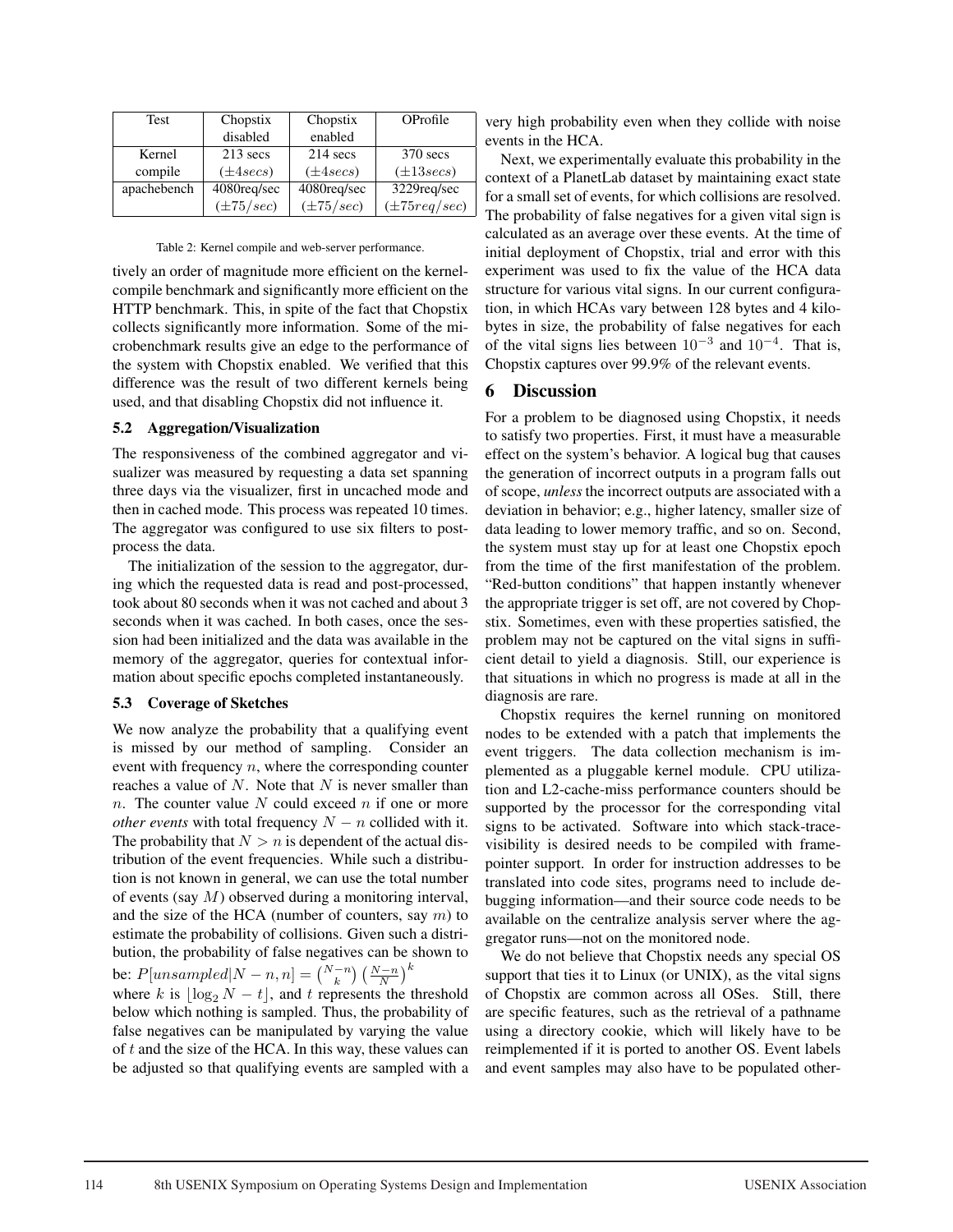wise depending on the specific implementation of callback functions and request-response semantics in the target OS. However, the high-level information conveyed by these items should stay the same.

# 7 Related Work

A plethora of diagnostic tools are available. They are related to Chopstix through the mechanism they implement (e.g., profilers, monitors) or through their common purpose (e.g., interactive debuggers, deterministic replay tools, dynamic instrumentation tools). The former are geared more towards performance tuning than failure diagnostics and have fundamental differences at the mechanistic level, in spite of similarities. For example, Chopstix uses sketches to streamline its data and is hence able to collect numerous *types* of data in extensive detail. To the best of our knowledge, Chopstix is the first diagnostic tool to use such data collection technique. As for the latter set, Chopstix differentiates itself by attacking problems that cannot be reproduced or localized. To this end, Chopstix can be used in conjunction with many of these tools by helping to localize and characterize problems that can then be debugged using standard tools.

More specifically, DCPI [1] is a *profiler* designed to run continuously on production systems. The goal of DCPI is *profiling* to optimize system performance, not *diagnosis* to find faults and anomalies. This objective makes it focus on processor events that aid in uncovering inefficiencies at the instruction level, answering questions such as "how long did a particular instruction stall on average because of a cache miss". Its post-processing and visualization tools are also tailored to this purpose. Samples are accounted for deterministically and restricted to the process id and program counter. OProfile [12] is an implementation of the DCPI concept for Linux. We evaluate the performance of Chopstix against that of OProfile in Section 5.

Ganglia [8] is a cluster-monitoring tool that collects system-wide totals of several high-level variables; e.g., CPU utilization, throughput, free disk space for each monitored node. CoMon [21] is a distributed monitoring tool deployed on PlanetLab that is similar to Ganglia in its functioning. At the usability level, the difference between Chopstix and these tools is in the depth of information available and the type of variables monitored. Chopstix focuses on low-level variables and saves contextual detail while CoMon and Ganglia focus on high-level variables (uptime, boot state, free disk etc.) and track only systemwide totals. At the functional level, they serve a different purpose. The role of tools like CoMon and Ganglia is to help flag misbehaviors (e.g., "a node went down") while the role of Chopstix is to explain such misbehaviors.

Dtrace [3], kprobes [20] and JIT-i [19] facilitate the insertion of custom code into the OS kernel at run time. Such code can be used to perform arbitrary actions, but it is typically used to collect debugging information for fault diagnosis. These tools are difficult to apply to the type of problems addressed by Chopstix as they require the search space first be narrowed to a set of candidate code sites to be instrumented. Furthermore, there is no explicit provision to manage large amounts of data if the instrumented site is executed with a high frequency. On the other hand, these tools function well as companions to Chopstix, as they can be used to instrument code sites that Chopstix identifies as being of interest.

Recently, techniques have been developed to deal with system bugs without requiring an intervention from a programmer. Triage [27] and Rx [23] are tools that use lightweight re-execution support to respond to bugs in this way. Triage revisits the point of failure repeatedly in an attempt to isolate the condition that led to the bug. Rx on the other hand tries to eliminate such conditions. Both of these tools require a characterization of a problem to the extent of attributing it to a given application and defining the condition of failure (e.g., a segmentation fault at a given virtual address). This point reaffirms the value of Chopstix in providing such characterizations and completing the chain of diagnosis.

There have also been several tools for deterministic replay [9, 13, 26]. These are alternative approaches to using Chopstix. These tools are typically invasive, imposing high CPU overheads, generating large volumes of data and requiring that systems be shut down for diagnosis. They are thus less appropriate for use on production systems. Other tools collect execution histories in the same way Chopstix does [28, 17]. However, the type of information they collect and the types of symptoms they handle are quite different from the ones in Chopstix.

Recent research has proposed the use of statistical clustering techniques to classify system state as being normal or erroneous [4, 5]. There are two points to make about this work. First, as currently envisioned, these techniques depend on user-defined *Service-Level Objective* functions to indicate when the state of the system is inconsistent with respect to low-level properties such as CPU utilization. This method is limited to a set of problems for which Service-Level Objectives are defined and have been annotated with a root-cause. In contrast, Chopstix enables diagnosis based on analysis of comprehensive event logs, enabling root-cause analysis in cases for which a objective functions do not (yet) exist. Second, looking beyond current techniques, we believe that Chopstix can leverage machine learning to enhance problem detection by